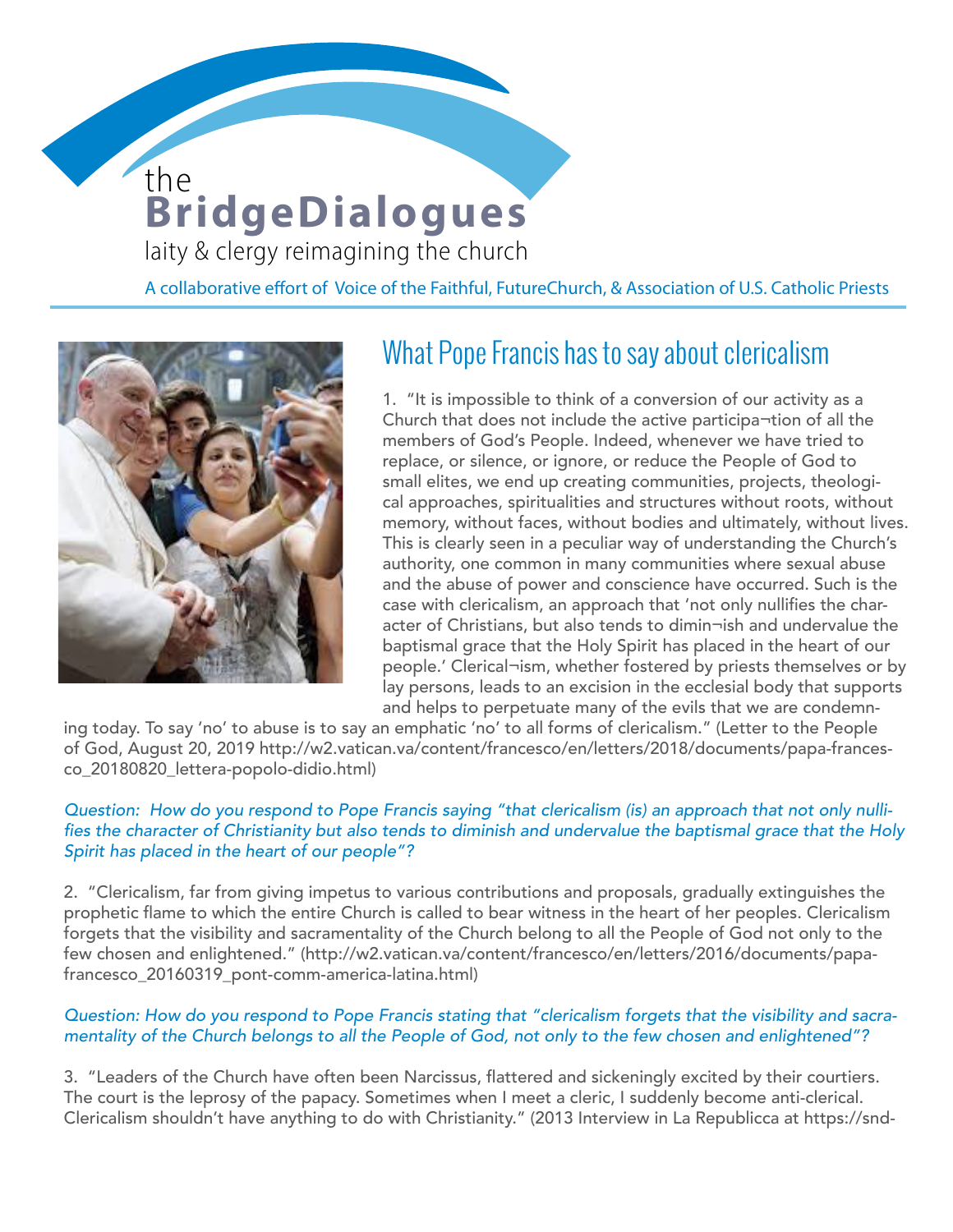denjpic.org/2013/10/05/pope-francis-the-court-isthe-leprosy-of-the-papacy/)

Question: Have you ever shared the experience of Pope Francis that "sometimes when I meet a cleric I suddenly become anti-clerical"? If so, describe your experience.

4. "Clericalism, my dear ones, is our ugliest perversion. The Lord wants you to be shepherds; shepherds of the people, not clerics of the state." (Pope Francis meeting with seminarians from the Sicilian coastal city of Agri¬gento on November 24, 2018, https://cruxnow.com/vatican/2018/11/26/clericalism-is-ugly-perversion-pope-tells-seminarians/)

### Question: What do you think of Pope Francis telling seminarians that "Clericalism is our ugliest perversion" and "the Lord wants us to be shepherds of the people and not clerics of the state."?

5. "There is that spirit of clericalism in the Church, that we feel: clerics feel superior; clerics distance themslves from the people. Clerics always say: 'this should be done like this, like this, like this, and you – go away!' It happens "when the cleric doesn't have time to listen to those who are suffering, the poor, the sick, the imprisoned: the evil of clericalism is a really awful thing; it is a new edition of this ancient evil [of the religious 'authorities' lording it over others]." But 'the victim is the same: the poor and humble people, who await the Lord.'" ~Homily in Casa Santa Marta, December 13, 2016



#### Question for priests: Have you ever caught yourself as a cleric thinking as Pope Francis states "this should be done like this, like this, like this and you- go away…when the cleric (you) doesn't have time to listen to those who are suffering, the poor, the sick? Or have you noticed this in others/

6. "A clear awareness of this responsibility of the laity, grounded in their baptism and confirmation, does not appear in the same way in all places. In some cases, it is because lay persons have not been given the formation needed to take on important responsibilities. In others, it is because in their particular Churches room has not been made for them to speak and to act, due to an excessive clericalism which keeps them away from decision-making." ~Apostolic exhortation Evangelii Gaudium

Question: Pope Francis affirms that "a clear awareness of the responsibility of the laity…" may be rooted in their " not being given the formation needed" or "because …room has not been made for them to speak and to act, due to excessive clericalism." Have you been aware of these issues and dealt with them and if so how?

7. "But I often think of Jesus knocking on the door, but from inside, because we [do not] let him go out,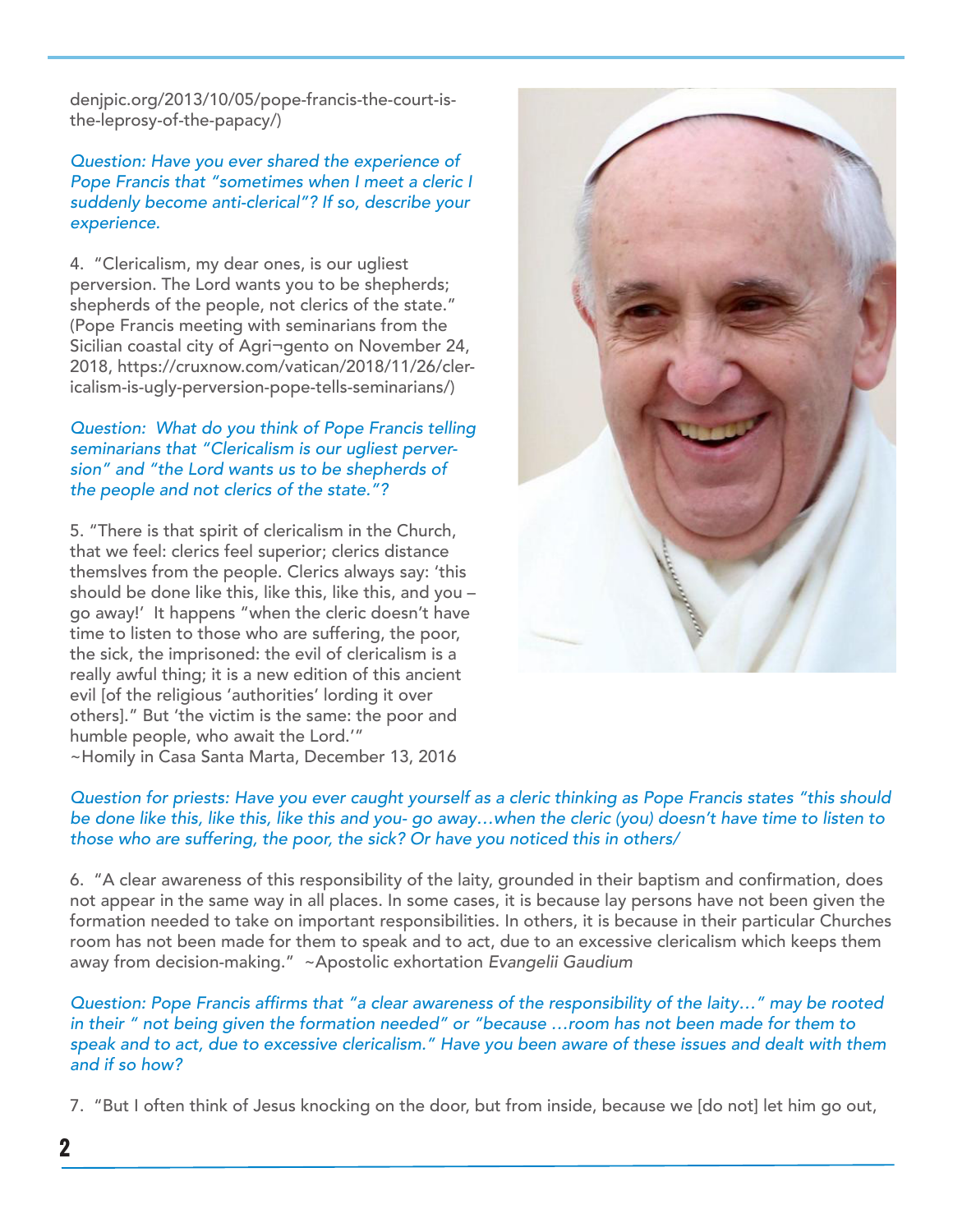There is that spirit of clericalism in the Church, that we feel: clerics feel superior; clerics distance themslves from the people. Clerics always say: 'this should be done like this, like this, like this, and you – go away!' It happens when the cleric doesn't have time to listen to those who are suffering, the poor, the sick, the imprisoned: the evil of clericalism is a really awful thing; it is a new edition of this ancient evil [of the religious 'authorities' lording it over others. But the victim is the same: the poor and humble people, who await the Lord.

because we often, without witness, hold him prisoner to our formalities, our closures, our selfishness, our clerical way of life. And clericalism, which is not just clerics, is an attitude that affects all of us: clericalism is a perversion of the Church. Jesus teaches us this path of exit from ourselves, the path of witness. And this is the scandal – because we are sinners! – that we do not go out of ourselves to give testimony." ~Meeting with young Italians, August 11, 2018

Question: Have you ever thought as Pope Francis thinks " of Jesus knocking on the door but from inside, because we don't let him go out because we hold him prisoner to our formalities, selfishness, our clerical way of life." If so, when and what did you do about the situation?

8. "The lack of consciousness of belonging to God's faithful people as servants, and not masters, can lead us to one of the temptations that is most damaging to the missionary outreach that we are called to promote: clericalism, which ends up as a caricature of the vocation we have received. A failure to realize that the mission belongs to the entire Church, and not to the individual priest or bishop, limits the horizon, and even worse, stifles all the initiatives that the Spirit may be awakening in our midst. Let us be clear about this. The laypersons are not our peons, or our employees. They don't have to parrot back whatever we say. Clericalism, far from giving impetus to various contributions and proposals, gradually extinguishes the prophetic flame to which the entire Church is called to bear witness. Clericalism forgets that the visibility and the sacramentality of the Church belong to all the faithful people of God (cf. Lumen Gentium, 9-14), not only to the few chosen and enlightened."[2] ~Meeting with the bishops of Chile during apostolic trip to Chile, January 16, 2018

Question: Have you ever noticed in yourself or other clerics that a "lack of consciousness of belonging to God's faithful people as servants and not masters can lead us to one of the temptations that is most damaging to the missionary outreach that we are called to promote, clericalism which ends up as a caricature of the vocation we have received."? If so, what have you done or not done about it?